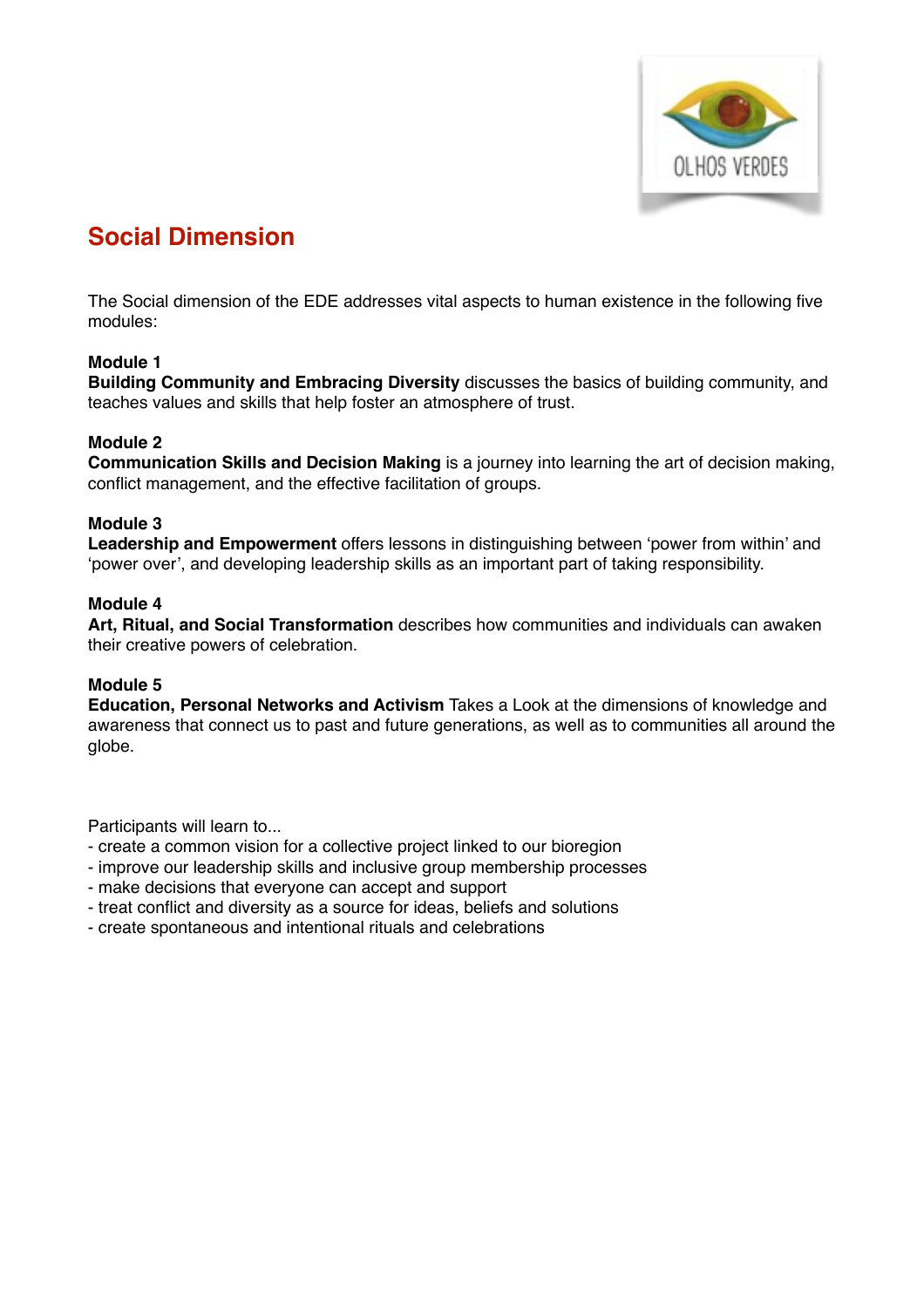

## **Ecological Dimension**

### **Module 1**

**Green Building and Retrofitting** begins the teaching of how to construct or retrofit healthier, more ecologically friendly and energy efficient environments with a distinctly vernacular, regional flair.

## **Module 2**

**Local Food and Nutrient Cycles** makes participants aware of the need to grow food locally, for reasons of personal health and planetary well‐being.

## **Module 3**

**Water, Energy and Infrastructure (appropriate technology)** provides an overview of 'state-ofthe-art' technologies with a realistic appraisal of their effectiveness.

## **Module 4**

### **Nature and Urban Regeneration, and Disaster Recovery** describes the many

ways in which the ecovillage knowledge may be useful in restoring and regenerating the health of the local environment. An Integrated Ecovillage Design, then, is the most effective way to rebuild after human- and nature-caused disasters also recreating the social fabric.

## **Module 5**

**Whole Systems Approach to Design**. This is an abbreviated and condensed introduction to the very holistic, systemic process by which designers integrate the ecovillage or the Transition Towns project into its local ecology, thus creating a human-scale microcosm of the macrocosm, a focalized holographic representation of the cosmic whole. This is the culmination of all previous Modules in the EDE series, in both concept and practice. The ecological/permaculture part of this is given special treatment.

- design integrated systems: worldview, social, ecological, and economic
- design and/or participate in a local food production system or CSA
- design integrated infrastructures of water, energy, and mobility
- measure and design for carbon neutral ecological footprints
- to rebuild and restore nature and ecological settlements, urban and rural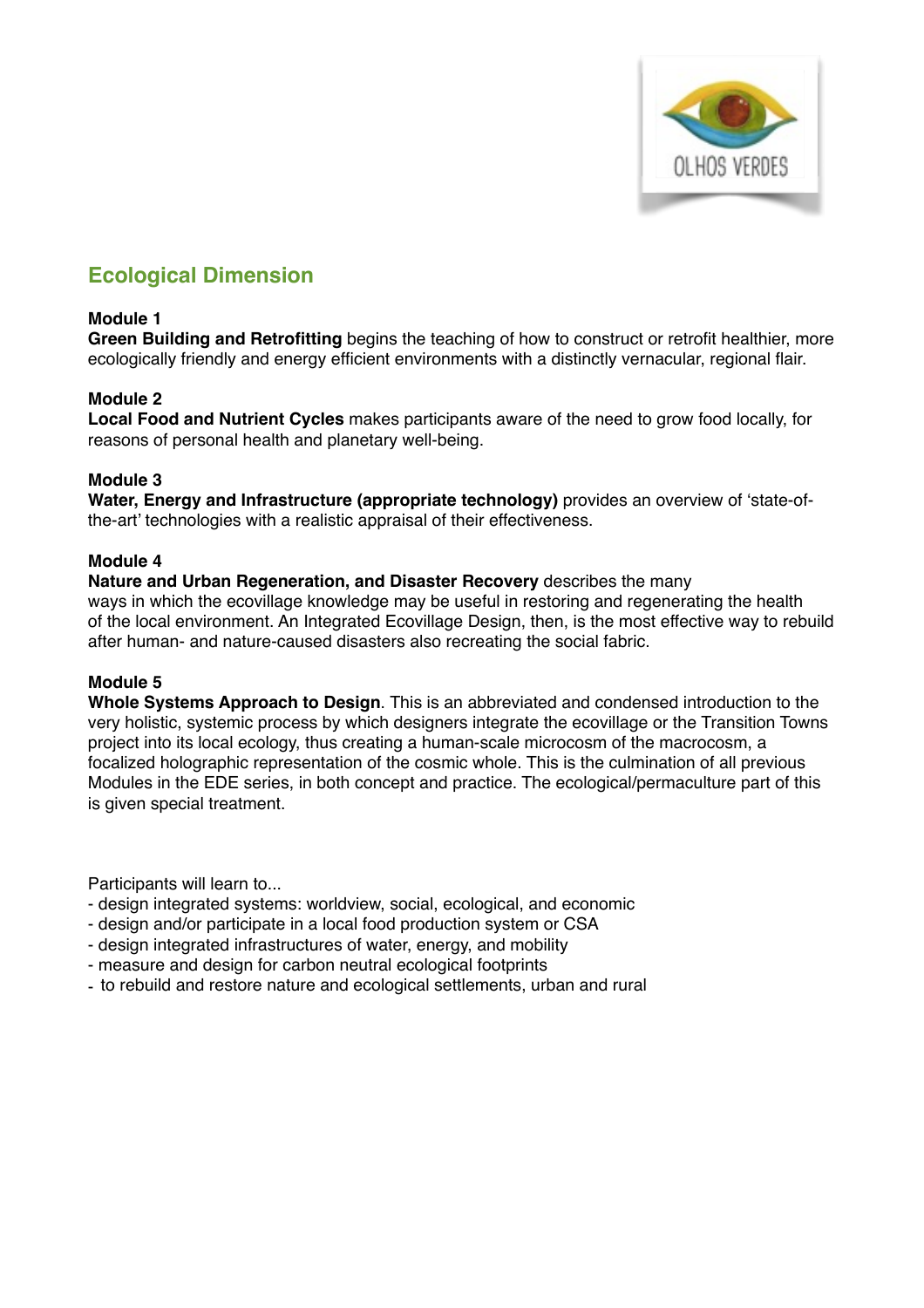

# **Economical Dimension**

### **Module 1**

**Shifting the Global Economy to Sustainability** begins the Economic Dimension with an exploration of the forces and interests that shape the current global economy, and of the types of policies that are required to set it on a more sustainable course: this forms the basis of the first module - an analysis of global economics. While noting that structural changes are required at the global level, we also note that there is a need for the emergence of vibrant, locally based alternative economies - so that the shoots of the new burst forth, even as the old system crumbles in on itself. This is where ecovillages have a key role to play in researching, demonstrating and teaching new, alternative approaches to economic life.

### **Module 2**

**Right Livelihood** looks at how current economic structures and incentives make it generally less profitable to produce on a small scale for local needs using local raw materials - exactly the kind of production systems required if we are to live within the Earth's carrying capacity. Until those structures and incentives begin to change, our economic behavior needs to be strongly informed by values-based choices: how much is enough? What is the relationship between levels of material consumption and human well-being? Is our wealth dependent on the poverty of others? is our wealth dependent on the degradation of the other-thanhuman world? in what cases might one choose to consume less or to pay more than strictly necessary? Such values-based questions form the subject of our second module.

#### **Module 3**

**Local Economies** looks in particular at social entrepreneurship in a local context, which has greatly grown in significance in recent years. Social enterprises, a growing feature of many ecovillages, are engaged in providing employment to the marginalized and disadvantaged, restoring degraded ecosystems and providing for community needs, including child-care, care for the elderly and the supply of healthy, organic food while also making a reasonable profit. This module explores both the theory and practice of social entrepreneurship and helping course participants understand how, in practical ways, they may become more involved in creating or supporting such enterprises in their own communities. We will also look at the range of goods and services that appear to be appropriate for ecovillage enterprises.

#### **Module 4**

**Community Banks and Currencies** explores another principal dimension of nurturing the local economy: the role of money and wealth. Community banks have enabled communities to channel the savings of members and supporters into local enterprises and initiatives, while local currency systems have helped to retain money within the local economy rather than hemorrhaging out into the wider speculative economy.

#### **Module 5**

**Legal and Financial Issues** looks at the legal and financial aspects of creating ecovillages and social enterprises. This includes how we can create a climate of abundance and distinguish between different types of finance. Emphasis is laid on the importance of aligning the ownership and legal structures chosen for ecovillages and social enterprises with the types of finance to be mobilized to create and grow them.

- recognize dominant patterns and activate leverage points for change
- design various elements of a resilient local economy
- design and utilize community currency systems suited to local contexts
- bring personal economic activities into alignment with ecological values
- identify socially responsible local legal structures and financial strategies